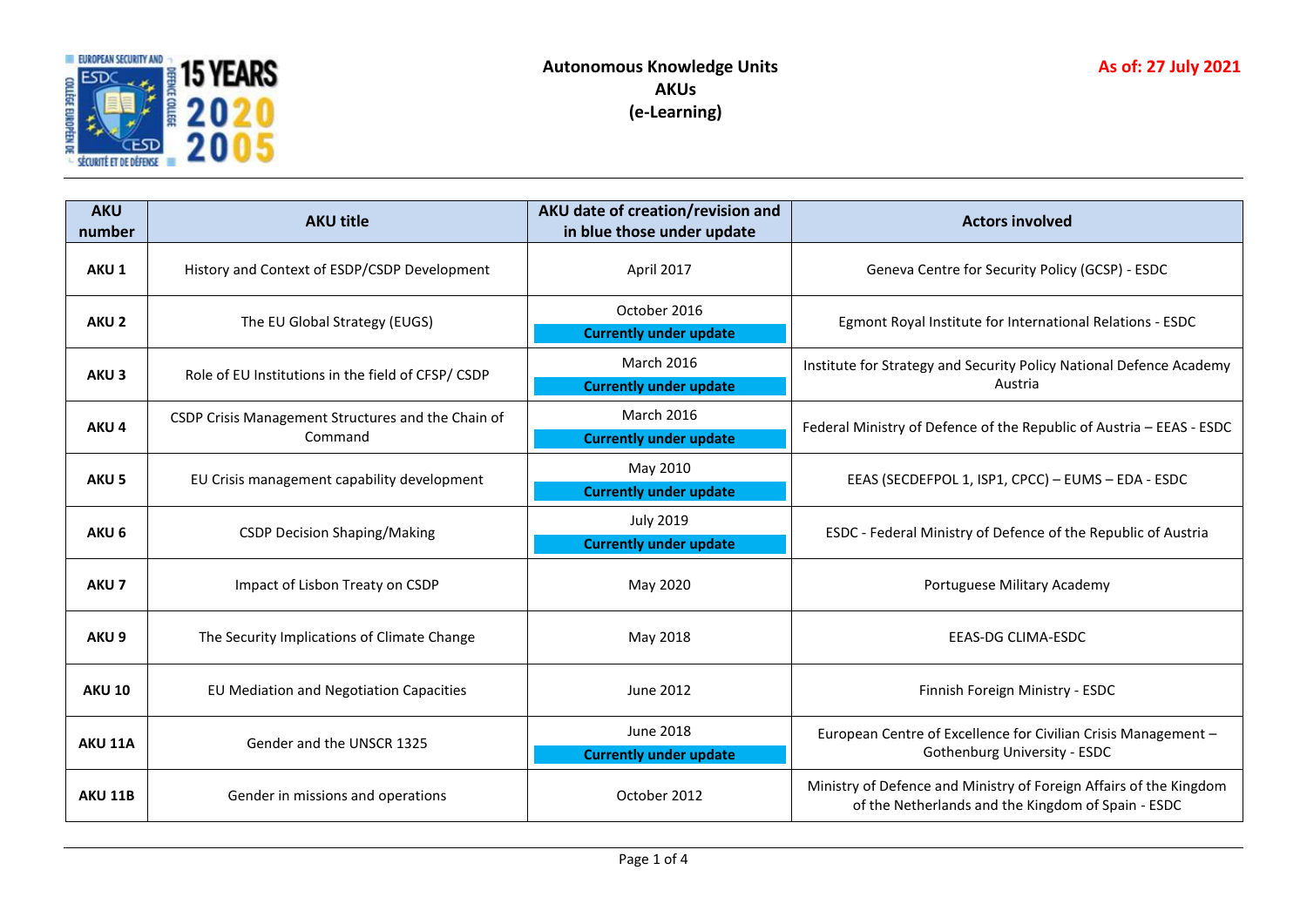

| <b>AKU 16</b> | Introduction to the protection of civilians                                | October 2018      | Federal Ministry of Defence of the Republic of Austria |  |
|---------------|----------------------------------------------------------------------------|-------------------|--------------------------------------------------------|--|
| <b>AKU 23</b> | <b>Security Sector Reform</b>                                              | June 2020         | UNITAR/ISSAT - ESDC                                    |  |
| <b>AKU 29</b> | Operating in conflict affected regions                                     | September 2017    | DG DEVCO                                               |  |
| AKU 33A       | ELearning training material - But, will it work online?                    | August 2018       | Norwegian Defence University College                   |  |
| AKU 33B       | ELearning training material - Yes, it does work online                     | August 2018       | Norwegian Defence University College                   |  |
| <b>AKU 34</b> | Project Management - PM2 methodology to support<br>missions and operations | May 2019          | PM2 Alliance - ESDC                                    |  |
| <b>AKU 35</b> | Project Portfolio Management                                               | <b>March 2020</b> | PM2 Alliance - ESDC                                    |  |
| <b>AKU 36</b> | Civilian CSDP Compact                                                      | May 2021          | <b>EEAS-EUISS - ESDC</b>                               |  |
| <b>AKU 37</b> | <b>Conflict Analysis</b>                                                   | January 2021      | EEAS-ESDC                                              |  |
| <b>AKU 38</b> | Space, Defence and Security                                                | May 2021          | EUISS - ESDC                                           |  |
| <b>AKU 39</b> | <b>Armaments Cooperation</b>                                               | May 2021          | EUISS - ESDC                                           |  |
| <b>AKU 40</b> | EU Military Medical Operations Introduction Course                         | <b>July 2021</b>  | <b>EUMS - ESDC</b>                                     |  |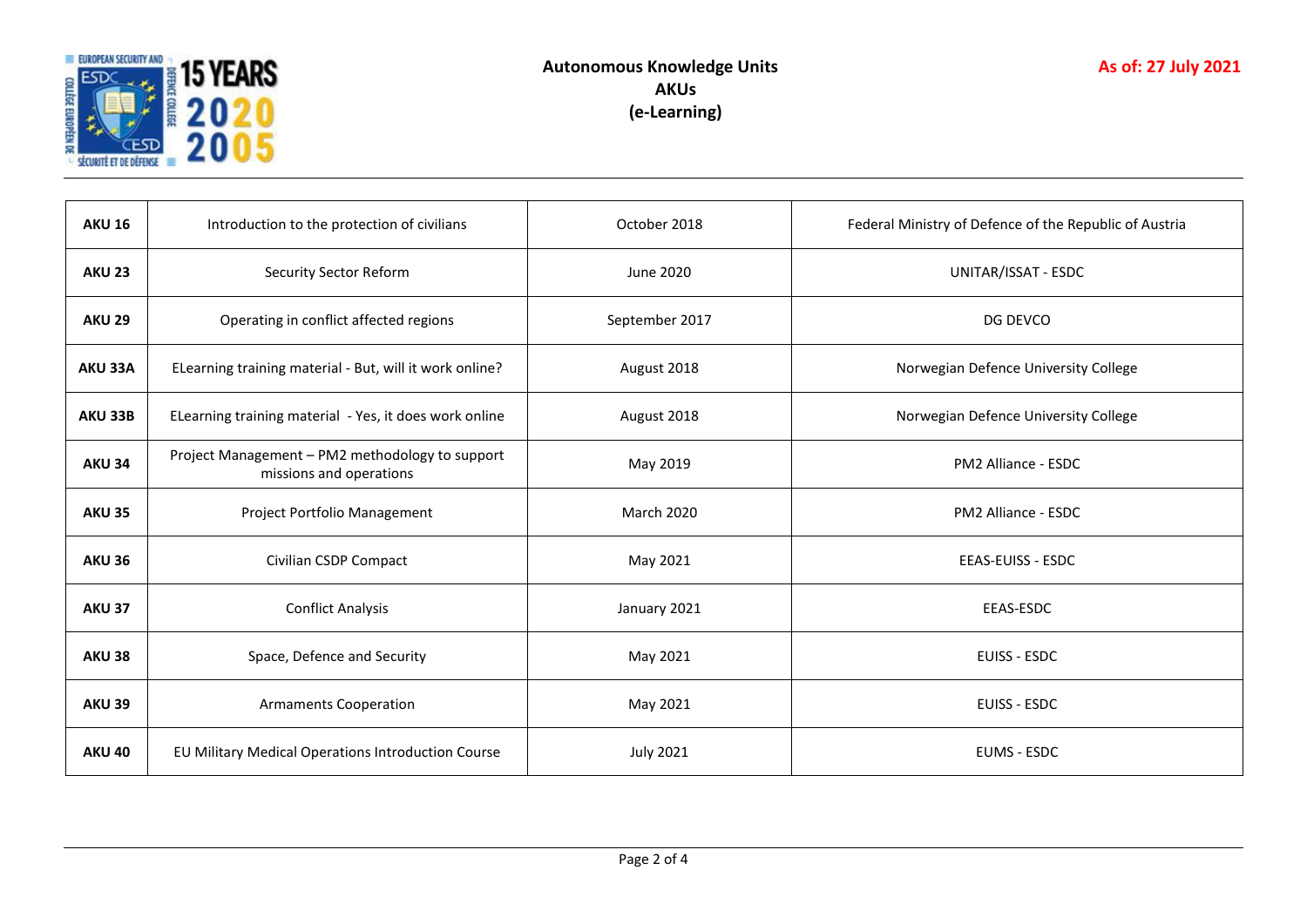

## **CYBER / Hybrid/New technologies**

| <b>AKU</b><br>number | <b>AKU title</b>                                       | <b>AKU date of</b><br>creation/revision | <b>Actors involved</b>                                                 |
|----------------------|--------------------------------------------------------|-----------------------------------------|------------------------------------------------------------------------|
| <b>AKU 104B</b>      | Information Security Management and ICT Security       | <b>July 2019</b>                        | <b>ENISA</b>                                                           |
| <b>AKU 104C</b>      | Complementary Cryptography ELearning                   | <b>March 2021</b>                       | <b>ENISA</b>                                                           |
| <b>AKU 105</b>       | <b>Cyber Situational Awareness for Decision Makers</b> | September 2018                          | Belgian Royal Military Academy                                         |
| <b>AKU 106A</b>      | <b>H-CoE Adversarial Behaviour</b>                     | January 2020                            | The European Centre of Excellence for Countering Hybrid Threats - ESDC |
| <b>AKU 106B</b>      | H-CoE The Landscape of Hybrid Threats                  | January 2020                            | The European Centre of Excellence for Countering Hybrid Threats - ESDC |
| <b>AKU 106C</b>      | H-CoE The changing security environment                | January 2020                            | The European Centre of Excellence for Countering Hybrid Threats - ESDC |
| <b>AKU 106D</b>      | H-CoE Introduction to Hybrid Deterrence                | January 2020                            | The European Centre of Excellence for Countering Hybrid Threats - ESDC |
| <b>AKU 106E</b>      | H-CoE Hybrid Warfare                                   | January 2020                            | The European Centre of Excellence for Countering Hybrid Threats - ESDC |
| <b>AKU 106F</b>      | H-CoE Hybrid Threats in the maritime field             | January 2020                            | The European Centre of Excellence for Countering Hybrid Threats - ESDC |
| <b>AKU 108</b>       | The Cyber Defence Policy Framework (CDPF)              | <b>April 2021</b>                       | <b>ESDC-EEAS</b>                                                       |
| <b>AKU 109</b>       | Open Source Intelligence Introduction Course           | <b>July 2021</b>                        | ESDC - Hellenic National Defence General Staff                         |